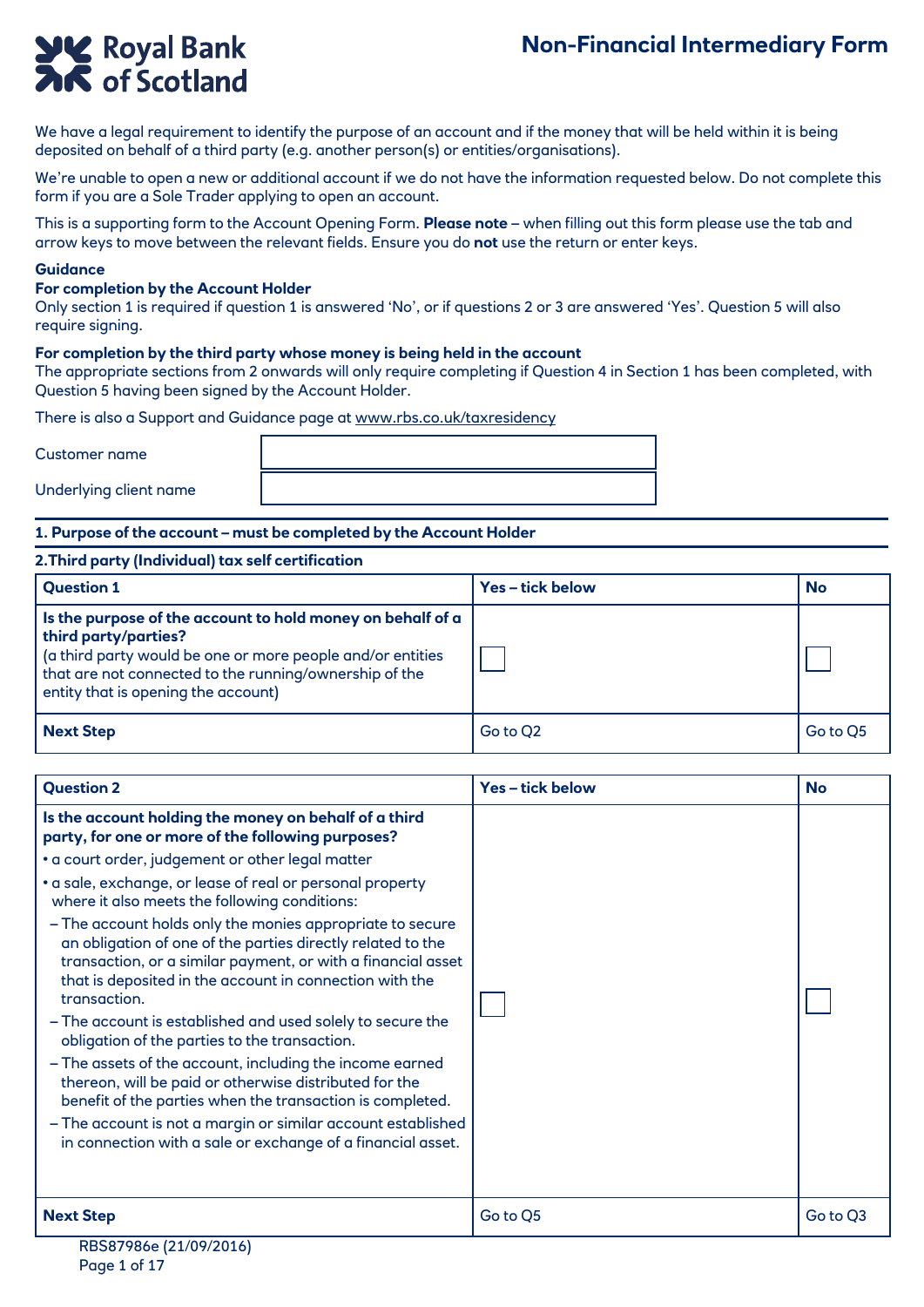| <b>Question 3</b>                                                                                                                                          | Yes-tick below | <b>No</b> |
|------------------------------------------------------------------------------------------------------------------------------------------------------------|----------------|-----------|
| Is the account holding the money on a pooled basis?<br>(e.g. a Client Account, where a number of third parties'<br>money is being held in the one account) |                |           |
| Next Step                                                                                                                                                  | Go to Q5       | Go to Q4  |

| <b>Question 4</b>                                                                                                                                   | Yes-tick A or B                                                                                                   |
|-----------------------------------------------------------------------------------------------------------------------------------------------------|-------------------------------------------------------------------------------------------------------------------|
| We require further information on the third party;<br>follow the instructions below:<br>• Individual person or Sole Trader<br>• Entity/Organisation | A) If the third party is an Individual/Sole Trader, r<br>they must complete Sections 2 and 5 of the<br>form below |
|                                                                                                                                                     | B) If the third party is an Entity/Organisation,<br>they must complete Sections 3 and 5 of the<br>form below      |
|                                                                                                                                                     | A form is required for each person/entity whose money is<br>being held.                                           |
| <b>Next Step</b>                                                                                                                                    | Go to O5                                                                                                          |

| <b>Question 5</b>                                                                                             | <b>Sign and Date:</b> |
|---------------------------------------------------------------------------------------------------------------|-----------------------|
| Account Holder - sign in accordance with the mandate to<br>confirm the information provided above is correct. | Date (DD/MM/YYYY)     |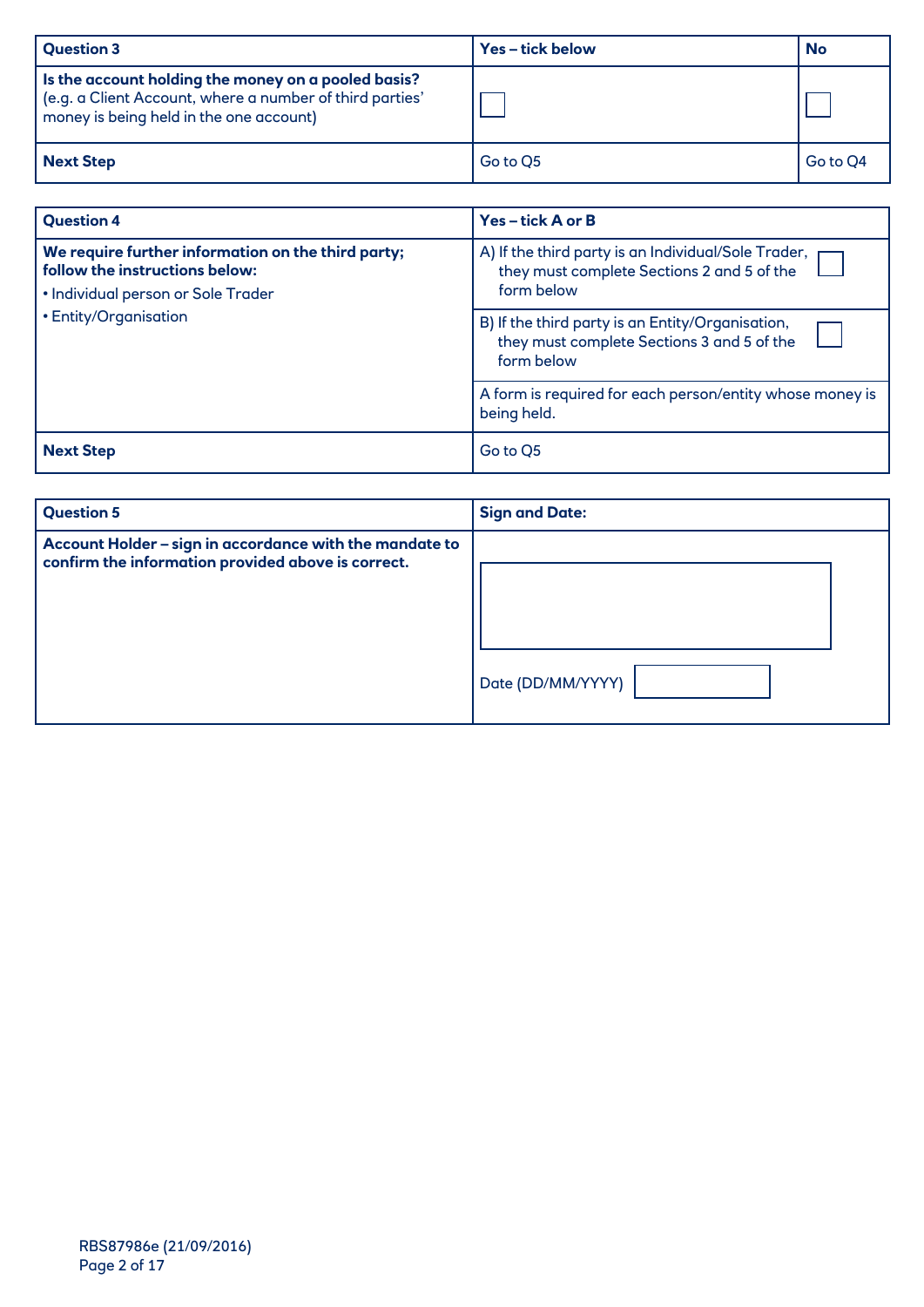# **To be completed by the third party if they are an Individual/Sole Trader.**

# **Section 2 can only be completed by the third party whose money is being held in the account.**

Under tax legislation, we may be required to share this information with the local tax authority. This information can include name, address, tax number(s), account number(s), gross amount on interest paid/received and the balance or value of the account(s). The organisation responsible for processing your personal and financial information is Royal Bank of Scotland plc, a member of The Royal Bank of Scotland Group ("**RBS**").

| <b>Title</b>                                  | <b>Miss</b><br>Other<br>Mr<br><b>Mrs</b><br>Ms |                  |
|-----------------------------------------------|------------------------------------------------|------------------|
| First name                                    |                                                | (Please specify) |
| Surname                                       |                                                |                  |
| Permanent residential<br>address              |                                                |                  |
|                                               |                                                |                  |
|                                               |                                                |                  |
|                                               |                                                |                  |
| Postcode                                      |                                                |                  |
| Mailing address (if<br>different to permanent |                                                |                  |
| address)                                      |                                                |                  |
|                                               |                                                |                  |
|                                               |                                                |                  |
| Postcode                                      |                                                |                  |
| Date of Birth<br>(DD/MM/YYYY)                 |                                                |                  |
| Place of birth                                |                                                |                  |
| Country of birth                              |                                                |                  |

#### **Tax residency information**

This section is to determine which country or countries you have been a tax resident or citizen of in the last calendar year.

Please list below:

- All countries where, for the purposes of taxation, you are a tax resident or a citizen
- Your Tax Identification Number (TIN) in each country (or initial to indicate a TIN is unavailable). For example this might be your National Insurance number or Social Security Number. Please visit www.rbs.co.uk/taxresidency for further information and guidance

In which country/countries are you a tax resident?

| <b>Country</b> | <b>Tax Number/TIN</b>                              | <b>TIN not issued</b> |
|----------------|----------------------------------------------------|-----------------------|
|                |                                                    |                       |
|                |                                                    |                       |
|                |                                                    |                       |
|                |                                                    |                       |
|                | What is your Tax Number (e.g. National Insurance)? |                       |

RBS87986e (21/09/2016) Page 3 of 17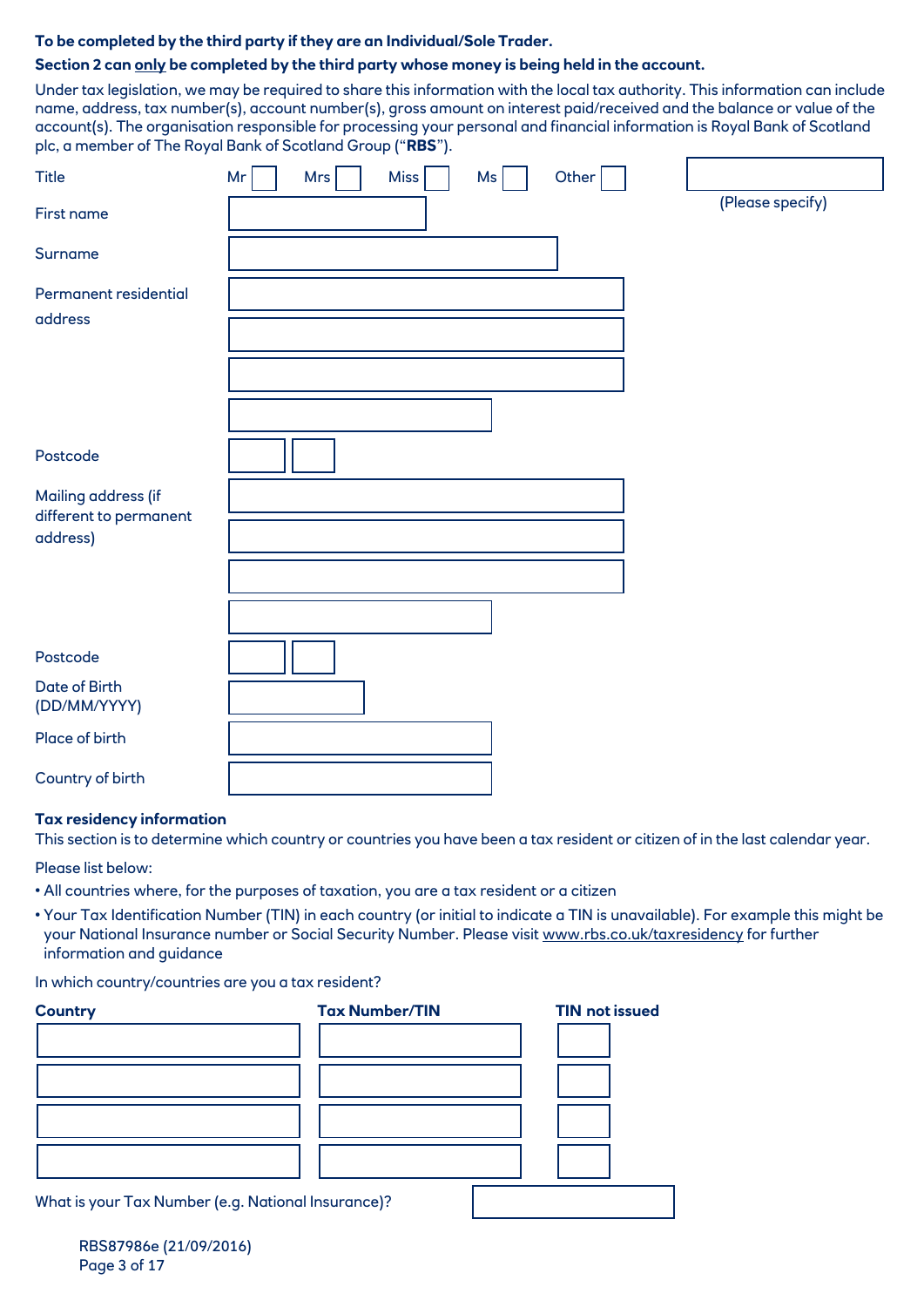**3.Third party (Entity) tax self certification**

# **To be completed by the third party if they are an Entity/Organisation.**

# **Section 3 can only be completed by the third party whose money is being held in the account.**

Under tax legislation, we may be required to share this information with the local tax authority. This information can include name, address, tax number(s), account number(s), gross amount on interest paid/received and the balance or value of the account(s). The organisation responsible for processing your personal and financial information is Royal Bank of Scotland plc, a member of The Royal Bank of Scotland Group ("RBS").

If you are unsure on any of the questions below, please refer to the Support & Guidance page on www.rbs.co.uk/taxresidency. If you're in any doubt, please seek independent tax advice.

| Name of Entity                                                                                                     |  |
|--------------------------------------------------------------------------------------------------------------------|--|
| <b>Permanent address</b>                                                                                           |  |
|                                                                                                                    |  |
|                                                                                                                    |  |
|                                                                                                                    |  |
| Postcode                                                                                                           |  |
| Mailing address (if<br>different to permanent<br>address)                                                          |  |
|                                                                                                                    |  |
|                                                                                                                    |  |
| Postcode                                                                                                           |  |
| Country of incorporation                                                                                           |  |
| In which country are you tax resident?                                                                             |  |
| What is your Tax Number (e.g. Employer Identification<br>Number, Unique Business reference, Corporation<br>$Tax$ ? |  |

# **Please complete sections 3.1 and 3.2**

#### **3.1 FATCA information**

| <b>Question 1</b>                                | $Yes - A$ or $B$                                                                                                       | <b>No</b> |
|--------------------------------------------------|------------------------------------------------------------------------------------------------------------------------|-----------|
| Is the Entity incorporated/organised in the USA? | A) Specified US Person<br><b>Tax Identification Number:</b><br>B) Other US Person<br><b>Tax Identification Number:</b> |           |
| <b>Next Step</b>                                 | Select A or B then go to Section 3.2                                                                                   | Go to Q2  |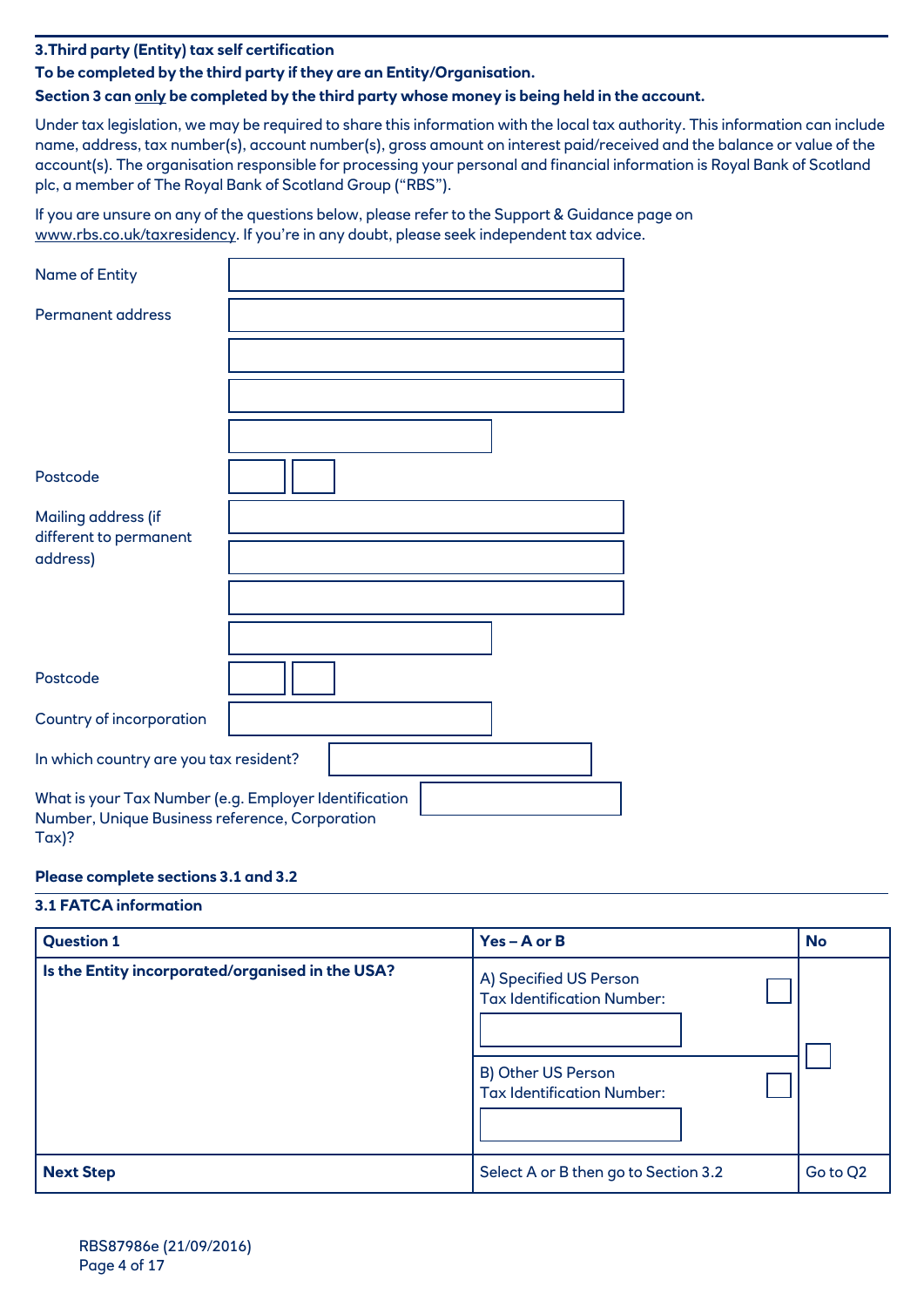| <b>Question 2</b>                                                                                                                                                                                | Yes-tick A or B                                                                                                                                                                        | <b>No</b> |
|--------------------------------------------------------------------------------------------------------------------------------------------------------------------------------------------------|----------------------------------------------------------------------------------------------------------------------------------------------------------------------------------------|-----------|
| Is the Entity a Foreign Financial Institution (FFI)?<br>An FFI is a non US financial institution.<br>For help please refer to the Support and Guidance section at:<br>www.rbs.co.uk/taxresidency | A) FFI-Provide your GIIN below<br>B) Sponsored FFI - Provide your<br><b>Sponsoring FFI's GIIN below</b><br><b>Enter the GIIN</b><br>If you cannot provide a GIIN, please detail<br>why |           |
| <b>Next Step</b>                                                                                                                                                                                 | Select A or B then go to Section 3.2                                                                                                                                                   | Go to Q3  |

| Question 3                                                                                                                                                             | Yes-tick below    | <b>No</b> |
|------------------------------------------------------------------------------------------------------------------------------------------------------------------------|-------------------|-----------|
| Is the Entity an Active Non Financial Foreign Entity<br>$ $ (NFFE)?<br>  For help please refer to the Support and Guidance section at:  <br>www.rbs.co.uk/taxresidency |                   |           |
| Next Step                                                                                                                                                              | Go to Section 3.2 | Go to O4  |

| <b>Question 4</b>                                                                                                                                                       | Yes-tick below             | <b>No</b> |
|-------------------------------------------------------------------------------------------------------------------------------------------------------------------------|----------------------------|-----------|
| Is the Entity a Passive Non Financial Foreign Entity<br>$(N$ FFE $)$ ?<br>For help please refer to the Support and Guidance section at:  <br>www.rbs.co.uk/taxresidency |                            |           |
| <b>Next Step</b>                                                                                                                                                        | Go to Sections 3.2 and 3.3 | Go to O5  |

| <b>Question 5</b>                                                                                               | Yes - specify the full name of the status below                                       |
|-----------------------------------------------------------------------------------------------------------------|---------------------------------------------------------------------------------------|
| Is the Entity another Tax Status classification under<br><b>FATCA?</b>                                          |                                                                                       |
| If you're in any doubt we recommend you get independent<br>tax advice to help you complete the form accurately. |                                                                                       |
| <b>Next Step</b>                                                                                                | You are unable to open an account without providing the<br><b>Entity's Tax Status</b> |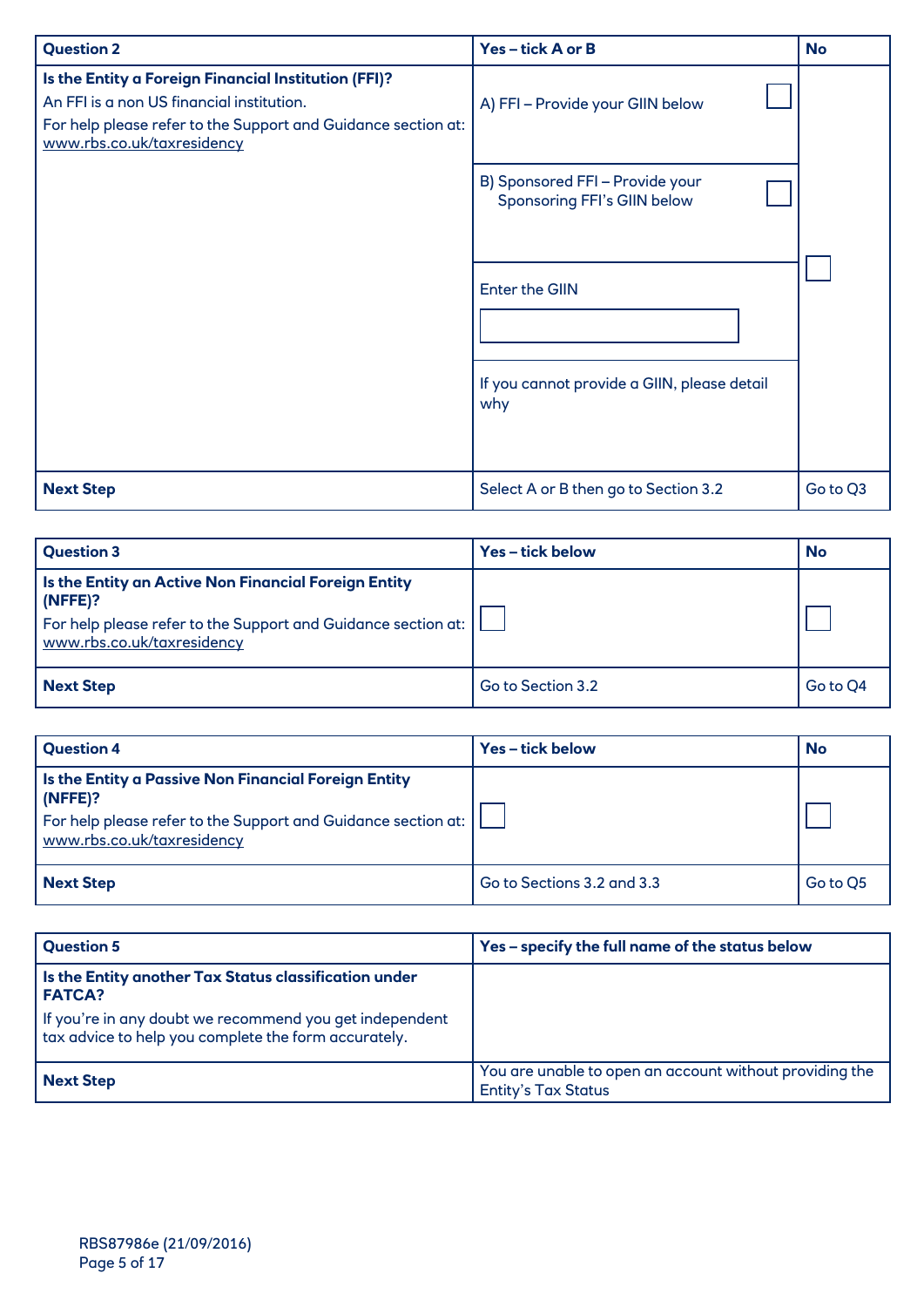# **3.2 Common Reporting Standards information**

| <b>Question 1</b>                                                                                                                                          | Yes-tick A, B or C                                                                                                  | <b>No</b> |
|------------------------------------------------------------------------------------------------------------------------------------------------------------|---------------------------------------------------------------------------------------------------------------------|-----------|
| Is the Entity a Financial Institution or Investment Entity?<br>For help please refer to the Support and Guidance section at:<br>www.rbs.co.uk/taxresidency | A) Investment Entity located in a Non<br>Participating Jurisdiction and<br>managed by another Financial Institution |           |
|                                                                                                                                                            | B) Other Investment Entity                                                                                          |           |
|                                                                                                                                                            | C) Other Financial Institution, including<br>Depositary, Custodial or Specified<br><b>Insurance Company</b>         |           |
| <b>Next Step</b>                                                                                                                                           | For answer A go to Section 3.3<br>For answers B and C go to Section 4                                               | Go to Q2  |

| <b>Question 2</b>                                                                                                                                    | Yes-tick A, B, C or D                                                                                              | <b>No</b> |
|------------------------------------------------------------------------------------------------------------------------------------------------------|--------------------------------------------------------------------------------------------------------------------|-----------|
| Is the Entity a an Active Non Financial Entity (NFE)?<br>For help please refer to the Support and Guidance section at:<br>www.rbs.co.uk/taxresidency | A) The stock of the entity (or an affiliated<br>entity) is regularly traded on an<br>established securities market |           |
|                                                                                                                                                      | B) Other Investment Entity                                                                                         |           |
|                                                                                                                                                      | C) The entity is an International<br>Organisation                                                                  |           |
|                                                                                                                                                      | D) The entity is an Active NFE which<br>is none of the above                                                       |           |
| <b>Next Step</b>                                                                                                                                     | Go to Section 4                                                                                                    | Go to Q3  |

| <b>Question 3</b>                                                                                                                                                               | Yes-tick below    |
|---------------------------------------------------------------------------------------------------------------------------------------------------------------------------------|-------------------|
| Is the Entity a Passive Non Financial Entity (NFE)?<br>For help please refer to the Support and Guidance section at: $\vert \hspace{0.5pt} \vert$<br>www.rbs.co.uk/taxresidency |                   |
| <b>Next Step</b>                                                                                                                                                                | Go to Section 3.3 |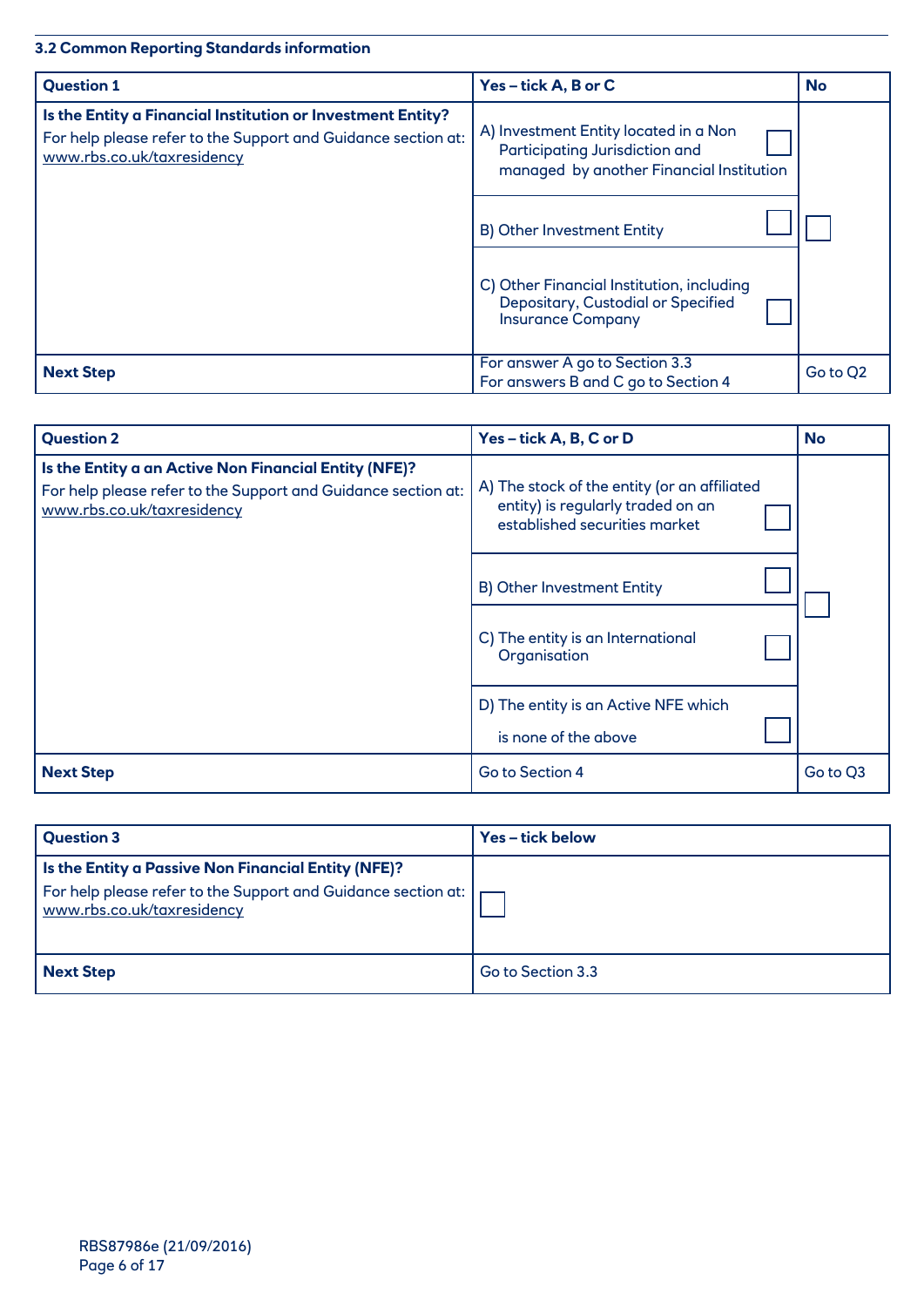# **3.3 Controlling persons of the Entity/Organisation**

**Only complete this section if you have answered 'Yes' to being a Passive NFFE (Section 3.1, Q4), a Passive NFE (Section 3.2, Q3) or an Investment Entity in a Non Participating jurisdiction (Section 3.2, Q1A).**

Please provide details of each controlling person. If you need more space please continue on a separate sheet, sign and date it and attach to this form.

| <b>Full name</b>                |                       |
|---------------------------------|-----------------------|
| Date of Birth<br>(DD/MM/YYYY)   |                       |
| Permanent residential           |                       |
| address                         |                       |
|                                 |                       |
|                                 |                       |
|                                 |                       |
|                                 |                       |
| Postcode                        |                       |
| <b>Country of tax residency</b> | <b>Tax Number/TIN</b> |
|                                 |                       |
|                                 |                       |
|                                 |                       |
| <b>Full name</b>                |                       |
| Date of Birth<br>(DD/MM/YYYY)   |                       |
| Permanent residential           |                       |
| address                         |                       |
|                                 |                       |
|                                 |                       |
|                                 |                       |
|                                 |                       |
| Postcode                        |                       |
| <b>Country of tax residency</b> | <b>Tax Number/TIN</b> |
|                                 |                       |
|                                 |                       |
|                                 |                       |
| <b>Full name</b>                |                       |
| Date of Birth                   |                       |
| (DD/MM/YYYY)                    |                       |
| Permanent residential           |                       |
| address                         |                       |
|                                 |                       |
|                                 |                       |
|                                 |                       |
| Postcode                        |                       |
| RBS87986e (21/09/2016)          |                       |
| Page 7 of 17                    |                       |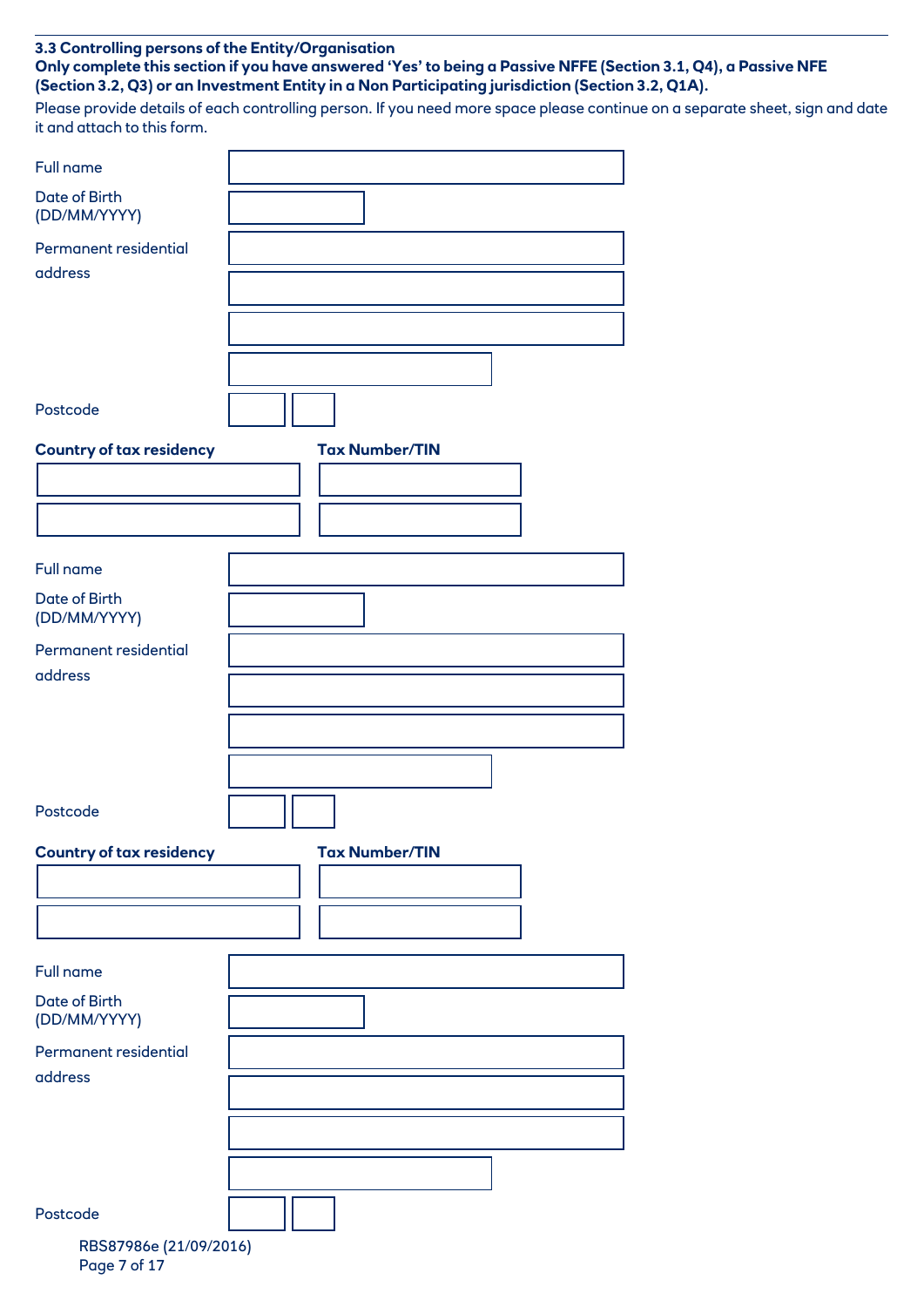| <b>Country of tax residency</b> | <b>Tax Number/TIN</b> |
|---------------------------------|-----------------------|
|                                 |                       |
|                                 |                       |
|                                 |                       |
| Full name                       |                       |
| Date of Birth<br>(DD/MM/YYYY)   |                       |
| Permanent residential           |                       |
| address                         |                       |
|                                 |                       |
|                                 |                       |
|                                 |                       |
| Postcode                        |                       |
| <b>Country of tax residency</b> | <b>Tax Number/TIN</b> |
|                                 |                       |
|                                 |                       |
|                                 |                       |

# **4. Privacy Notice**

• The organisation responsible for processing your personal and financial information is Royal Bank of Scotland plc, a member of The Royal Bank of Scotland Group ("**RBS**").

- The Bank may be required to disclose certain information to regulators, government bodies and similar organisations around the world, including the name, address, tax number, account number(s), total gross amount of interest paid or credited to the account and the balance or value of the account(s) of our customers to HM Revenue and Customs ("**HMRC**"). HMRC may exchange this information with other countries' tax authorities and such exchange may be made outside of the European Economic Area.
- Please note that: (i) the Bank shall only process and transfer personal data as collected pursuant to this form or such other relevant account details for the purposes as set out in this form; (ii) the Bank shall ensure appropriate technical and organisational security measures will be taken to prevent unauthorised or unlawful processing, accidental loss of or destruction or damage to such personal data; and (iii) any personal data which is collected, stored or transferred by the Bank shall be subject to the Bank's Privacy Policy.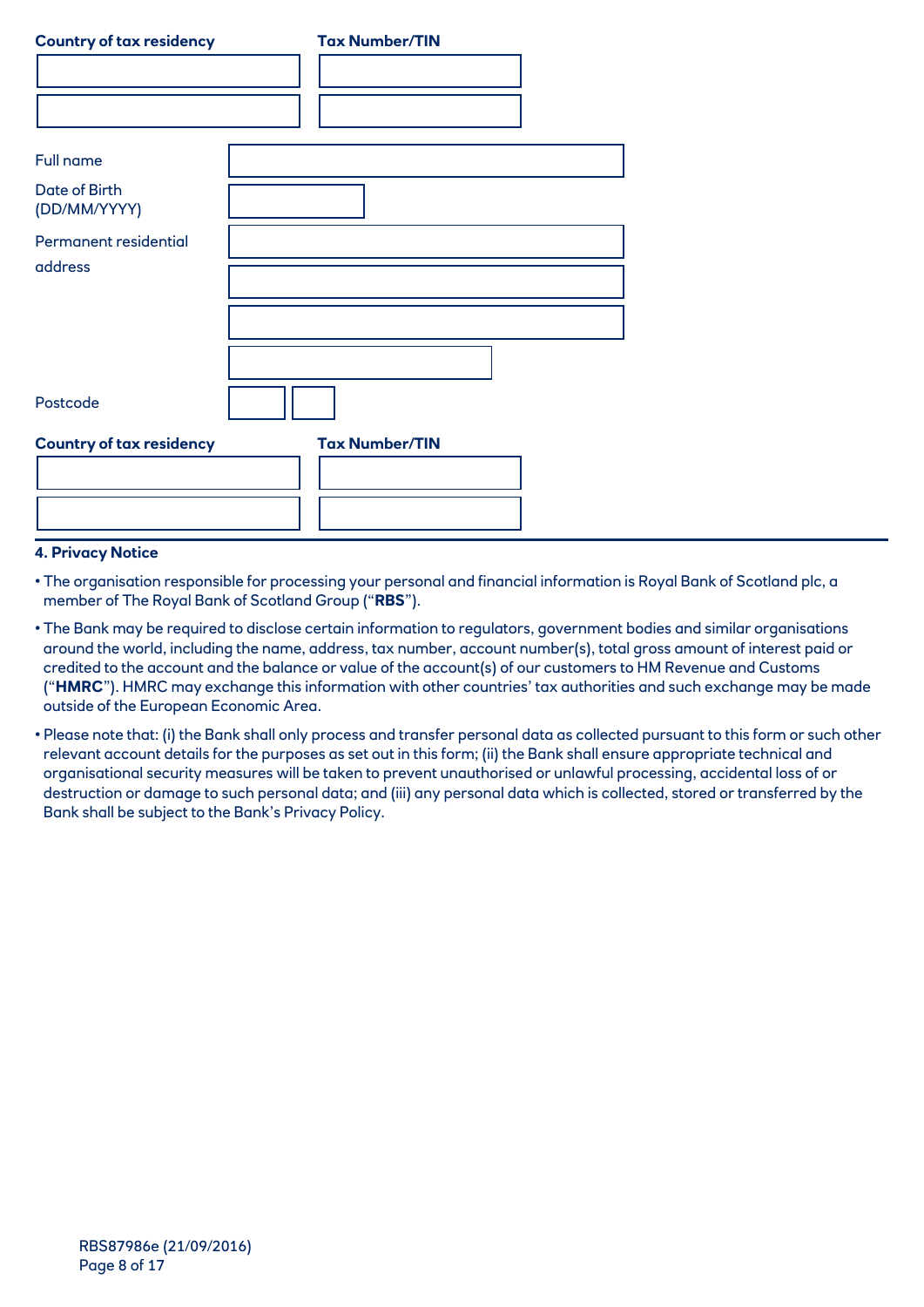# **5. Declarations**

# **The following Declarations must be given by the underlying client of the account holder, i.e. the Individual/Entity whose money is held in the account.**

- 1. I authorise the Bank to provide, directly or indirectly, to any relevant tax authorities or any party authorised to audit or conduct a similar control of the Bank for tax purposes, a copy of this form and to disclose to such tax authorities or such party any additional information that the Bank may have in its possession that is relevant to my qualification for any benefits claimed on the basis of this declaration. I acknowledge and agree that information contained in this form, information regarding me that the Bank may have in its possession, and information regarding the account(s), and income paid or credited to or for the benefit of the account(s) maintained by the Bank and held, solely or jointly, by the non-Financial Intermediary may be reported to the tax authorities of the country in which such income arises and that those tax authorities may provide the information to the country or countries in which I am a tax resident. I further acknowledge that such transfer may be outside of the European Economic Area.
- 2. I authorise the Bank to provide, directly or indirectly, a copy of this form and any information regarding me that the Bank may have in its possession, and information regarding the account(s) and income paid or credited to or for the benefit of the account(s) maintained by the Bank and held, solely or jointly, by the non-Financial Intermediary to: (i) any person that has control, receipt, or custody of income to which this form relates; (ii) any person that can disburse or make payments of income to which this form relates; or (iii) any party authorised to audit or conduct a similar control of aforementioned persons for tax purposes. I further acknowledge that such transfer may be outside of the European Economic Area.
- 3. I undertake to advise the Bank promptly of any change in circumstances which causes the information contained herein to become incorrect and to provide the Bank with a suitably updated declaration within 30 days of such change in circumstances.
- 4. I certify that I am the owner of the income and assets associated with the relevant account(s) maintained by the non-Financial Intermediary with the Bank to which this form relates.
- 5. I confirm that I consent to: (i) provide such personal data in relation to these individuals to the Bank for the purposes as set out in this form; and (ii) permit the Bank to provide, directly or indirectly, such personal data to any relevant tax authority or any party authorised to audit or conduct a similar control of the Bank for tax purposes, whether or not such tax authority is located within the European Economic Area.

I declare that all statements made in this declaration are, to the best of my knowledge and belief, correct and complete.

**Signature** 

Full name

Date (DD/MM/YYYY)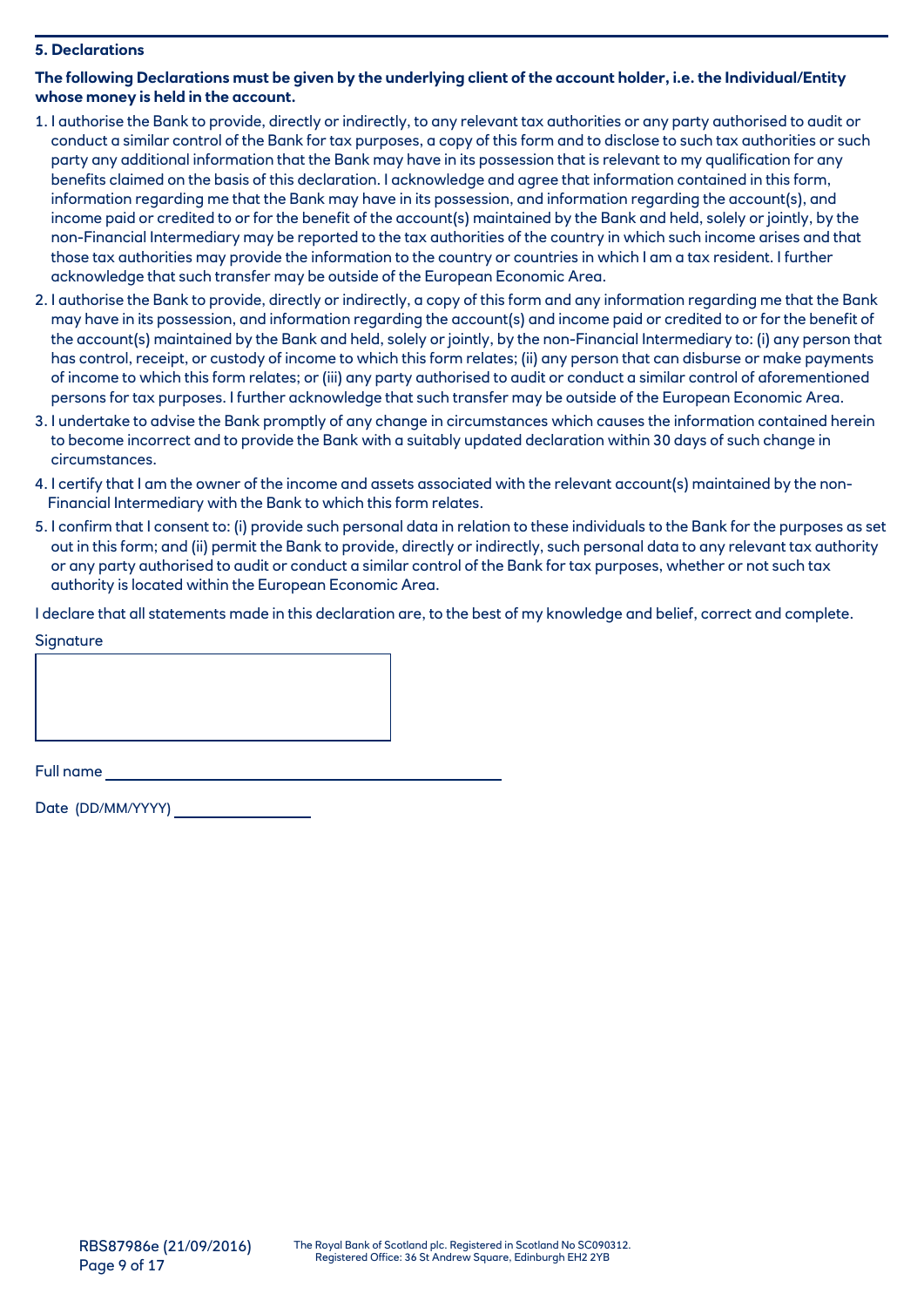

Please note that these supporting notes are a selection of the common definitions and are for reference purposes only. Please refer to: www.rbs.co.uk/taxresidency for a full glossary of definitions.

The definitions are taken from the regulations, and some of the terms used are very technical in nature. If you are in any doubt, we recommend you seek independent tax advice to help you complete the form accurately.

This section of the form does not require returning.

# **Section 3.1 Q1. Is the entity incorporated/organised in the USA?**

#### **A US Person Including Specified and Other**

A US person means:

- An individual who is a US citizen or US resident alien
- A partnership, corporation, company, or association created or organised in the US or under the laws of the US
- An estate (other than a foreign estate), or
- A domestic trust

The term 'Specified US person' means any US person (definition above) other than:

- a) a corporation the stock of which is regularly traded on one or more established securities markets for a calendar year;
- b) any corporation which is a member of the same expanded affiliated group as a corporation the stock of which is regularly traded on one or more established securities markets for the calendar year;
- c) any entity exempt from taxation under US federal tax law or an individual retirement plan;
- d) the United States or any wholly owned agency or instrumentality thereof;
- e) any state, the District of Columbia, any US territory, any political subdivision of any of the foregoing, or any wholly owned agency or instrumentality of any one or more of the foregoing;
- f) any bank incorporated and doing business under the laws of the United States (including laws relating to the District of Columbia) or of any state thereof;
- g) any real estate investment trust;
- h) any regulated investment company, or any entity registered with the Securities Exchange Commission under the Investment Company Act of 1940;
- i) any common trust fund;
- j) any trust that is exempt from tax or is deemed a charitable trust;
- k) a dealer in securities, commodities, or derivative financial instruments that is registered as such under the laws of the United States or any state;
- l) a broker;
- m) any tax exempt trust under a tax exempt or public school annuity plan or governmental plan.
- An 'Other US Person' is:

The term Other US Person should be taken to mean a US Person who does not meet the definition of a Specified US Person, as set out above (i.e. any US Person meeting the criteria set out in points (a) to (m) above).

## **Section 3.1 Q2. Is the entity a Foreign Financial Institution?**

#### **A Foreign Financial Institution**

An FFI is an entity that is a non US financial institution. For these purposes, a foreign financial institution is any entity that:

- Accepts deposits in the ordinary course of a banking or similar business;
- Holds the 'financial assets' of others as a 'substantial portion' of its business;
- Engages (or holds itself out as being engaged) primarily in the business of 'investing, reinvesting or trading in securities, partnership interests, commodities,' or interests in the above or
- Certain insurance companies that issue or are obligated to make payments with respect to financial accounts, which include certain cash value insurance contracts and annuity contracts.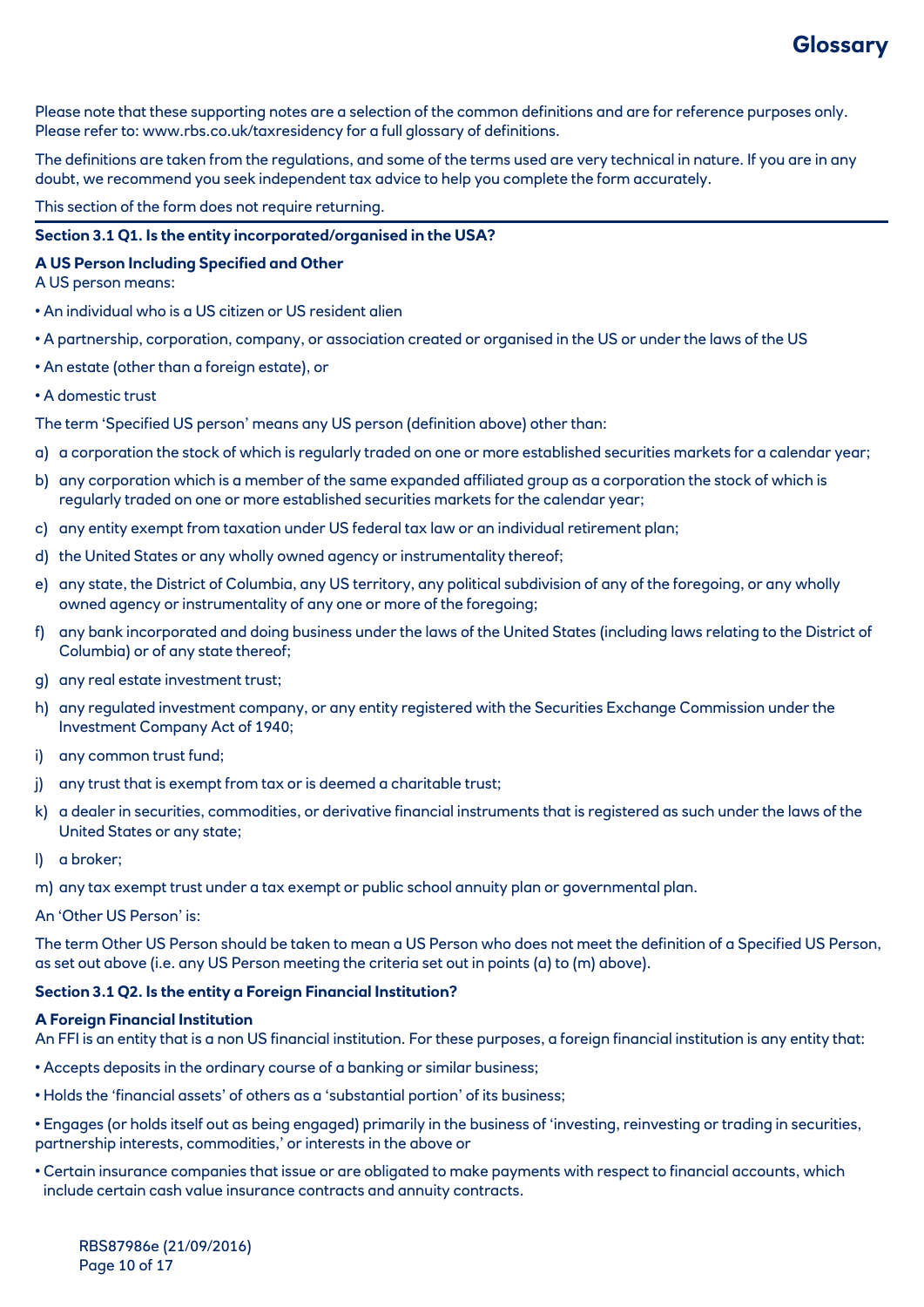• Examples are one or more of the following: depository institution, custodian institution, investment entity, specified insurance company or holding company and treasury centre of a financial group.

# **Deemed Compliant Foreign Financial Institution**

There are two types:

• Registered deemed-compliant – an FFI that registers with the USA to declare its status. Includes certain local banks, nonreporting members of participating FFI groups, qualified collective investment vehicles, restricted funds, and FFIs that comply with FATCA requirements under an agreement between the US and the Government of a Participating Country.

• Certified deemed-compliant – an FFI that is not required to register with the USA and certifies its status by providing a withholding agent with a valid Form W-8. Includes non-registered local banks, retirement plans, non-profit organisations, FFIs with only low-value accounts, and certain owner-documented FFIs.

#### **Excepted Foreign Financial Institution**

Entities which are excluded from the FFI definition including:

- Holding companies engaged in non-FI business
- Start-up companies for non-financial business
- Liquidating or reorganising non-financial entities
- Group hedge/financial company which is non-financial and restricted to affiliates
- Organised in US Territory

## **Sponsored FFI**

An entity would be considered a Sponsored FFI if it is an investment entity that has an agreement with a Sponsoring Entity.

The term Sponsored FFI Group means a group of Sponsored FFIs that share the same Sponsoring Entity.

A Sponsoring Entity is an entity that is authorised to act on behalf of an FFI (the Sponsored FFI) to fulfil the requirements of an FFI Agreement; has registered with the IRS as a Sponsoring Entity and agrees to perform on behalf of the Sponsored FFI all of the due diligence, withholding, reporting, and other requirements that the Sponsored FFI would have been required to perform.

## **Global Intermediary Identification Number (GIIN)**

• As a Foreign Financial Institution you may have multiple GIINs – the GIIN we would like you to share is the one relevant to the account you have been contacted about. The GIIN is 19 alphanumeric characters long.

• The IRS FFI list is updated on a monthly basis to add or remove FFIs (or their branches).

• The GIIN may be used by an FFI to identify itself to withholding agents and tax administrations for FATCA reporting.

• A GIIN will be issued to only those FIs that are not Limited FIs, limited branches, or US branches of an FFI, and will be issued after an FFI's FATCA registration is submitted and approved (or their branches).

# **Section 3.1 Q3. Is the Entity an Active Non Financial Foreign Entity (NFFE)?**

#### **Non-Financial Foreign Entities (NFFEs)**

An NFFE is any non-US entity that is not treated as a Financial Institution. An NFFE will either be an Active NFFE or a Passive NFFE.

# **Criteria for determining an Active NFFE**

An Active NFFE is defined as any NFFE that meets **ONE** of the following criteria:

- Less than 50 per cent of the NFFE's gross income for the preceding calendar year or other appropriate reporting period is passive income and less than 50 per cent of the assets held by the NFFE during the preceding calendar year or other appropriate reporting period are assets that produce or are held for the production of passive income.
- The stock of the NFFE is regularly traded on an established securities market or the NFFE is a Related Entity of an Entity, the stock of which is traded on an established securities market. See Section 3.10 for how this should be applied under the Agreement.
- The NFFE is organised in a US Territory and all of the owners of the payee are bona fide residents of that US Territory. The definition of US Territory is set out at Article 1 (1) (b) of the Agreement.
- The NFFE is a non-US Government, a political subdivision of such non-US Government (which, for the avoidance of doubt, includes a state, province, county, or municipality), or a public body performing a function of such non-US Government or a political subdivision thereof, a government of a US Territory, an international organisation, a non-US central bank of issue, or an entity wholly owned by one or more of the foregoing.
- Substantially all of the activities of the NFFE consist of holding (in whole or in part) the outstanding stock of, or providing

RBS87986e (21/09/2016) Page 11 of 17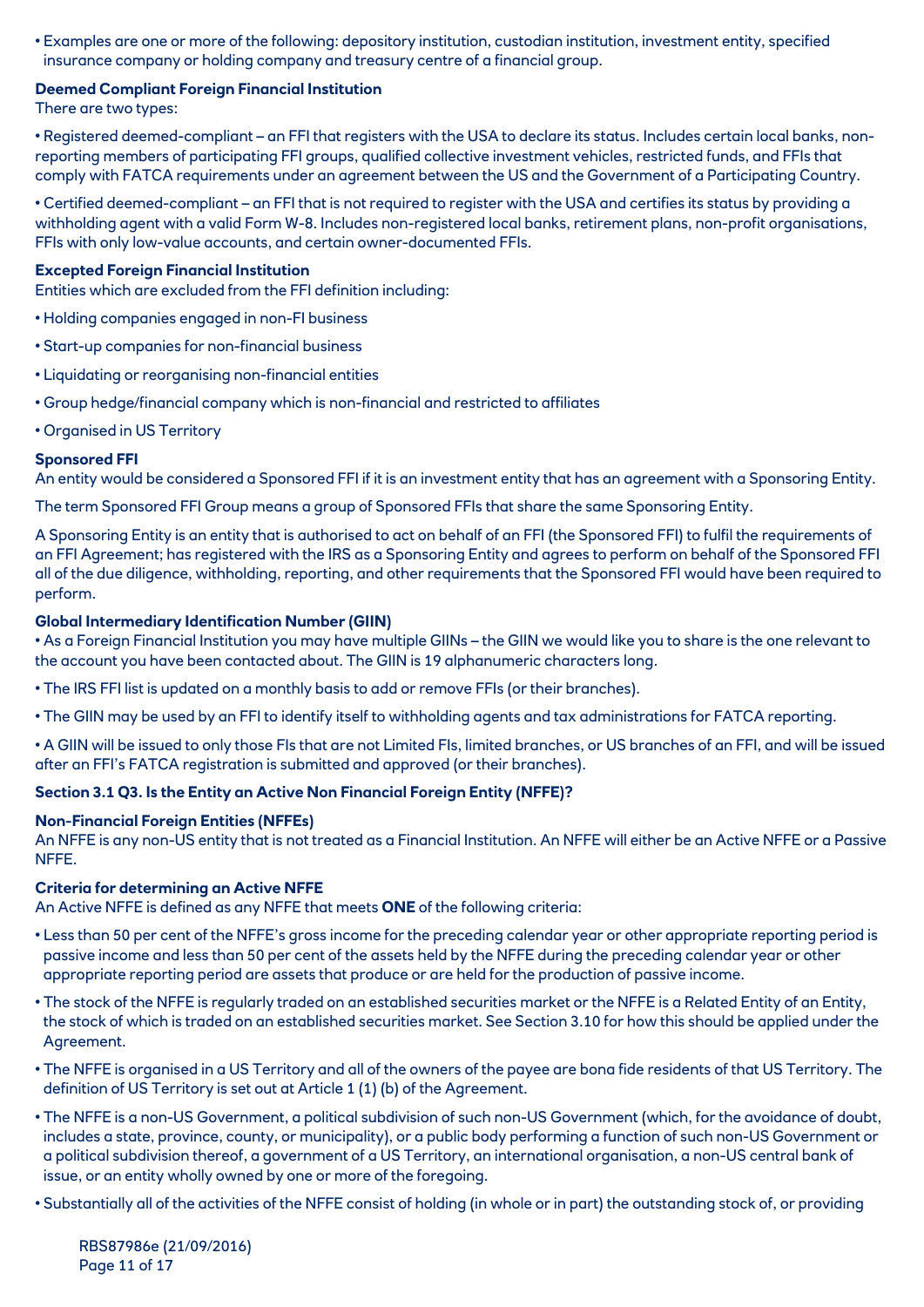financing and services to, one or more subsidiaries that engage in trades or businesses other than the business of a Financial Institution. However the entity **will not qualify as an Active NFFE** if it functions (or holds itself out to be) an investment fund, such as a Private Equity Fund, Venture Capital Fund, Leveraged Buyout Fund or any Investment Vehicle whose purpose is to acquire or fund companies and then hold interests in those companies as capital assets for investment purposes. In these circumstances the entity will be a passive NFFE.

- The NFFE is not yet operating a business and has no prior operating history, but is investing capital into assets with the intent to operate a business other than that of a Financial Institution; provided that the NFFE shall not qualify for this exception after the date that is 24 months after the date of the initial organisation of the NFFE.
- The NFFE was not a Financial Institution in the past five years, and is in the process of liquidating its assets, or is reorganising with the intent to continue or recommence operations in a business other than that of a Financial Institution.
- The NFFE primarily engages in financing and hedging transactions with, or for related entities that are not Financial Institutions, and does not provide financing or hedging services to any entity that is not a Related Entity, provided that the group of any such Related Entities is primarily engaged in a business other than that of a Financial Institution.
- The NFFE is an 'Excepted NFFE' (excluding Direct Reporting NFFEs and sponsored Direct Reporting NFFEs) as described in relevant US Treasury Regulations; **or**
- The NFFE meets **all** of the following requirements:
	- It is established and operated in its jurisdiction of residence exclusively for religious, charitable, scientific, artistic, cultural, athletic, or educational purposes; or it is established and operated in its jurisdiction of residence and it is a professional organisation, business league, chamber of commerce, labour organisation, agricultural or horticultural organisation, civic league or an organisation operated exclusively for the promotion of social welfare;
	- It is exempt from income tax in its country of residence;
	- It has no shareholders or members who have a proprietary or beneficial interest in its income or assets;
	- The applicable laws of the entity's country of residence or the entity's formation documents do not permit any income or assets of the entity to be distributed to, or applied for the benefit of, a private person or non-charitable entity other than pursuant to the conduct of the entity's charitable activities, or as payment of reasonable compensation for services rendered, or as payment representing the fair market value of property which the entity has purchased; and
	- The applicable laws of the entity's country of residence or the entity's formation documents require that, upon the entity's liquidation or dissolution, all of its assets be distributed to a governmental entity or other non-profit organisation, or escheat to the government of the entity's country of residence or any political subdivision thereof.

#### **Passive Income**

The term 'passive income' means the portion of gross income that consists of:

- 1. Dividends, including substitute dividend amounts;
- 2. Interest;
- 3. Income equivalent to interest, including substitute interest and amounts received from or with respect to a pool of insurance contracts if the amounts received depend in whole or part upon the performance of the pool;
- 4. Rents and royalties, other than rents and royalties derived in the active conduct of a trade or business conducted, at least in part, by employees of the NFFE;
- 5. Annuities;
- 6. The excess of gains over losses from the sale or exchange of property that gives rise to passive income described in items 1 to 5;
- 7. The excess of gains over losses from transactions (including futures, forwards, and similar transactions) in any commodities, but not including:
	- (i) Any commodity hedging transaction described in section 954(c)(5)(A) of the US Revenue Code, determined by treating the entity as a controlled foreign corporation; or
	- (ii) Active business gains or losses from the sale of commodities, but only if substantially all the foreign entity's commodities are property described in paragraph (1), (2), or (8) of section 1221(a) of the US Revenue Code;
- 8. The excess of foreign currency gains over foreign currency losses;
- 9. Net income from 'notional principle contracts'. These are financial instruments that provide for the payment of amounts by one party to another at specified intervals calculated by reference to a specified index upon a notional principal amount in exchange for specified consideration or a promise to pay similar amounts (NB: in the UK this would normally be a swap);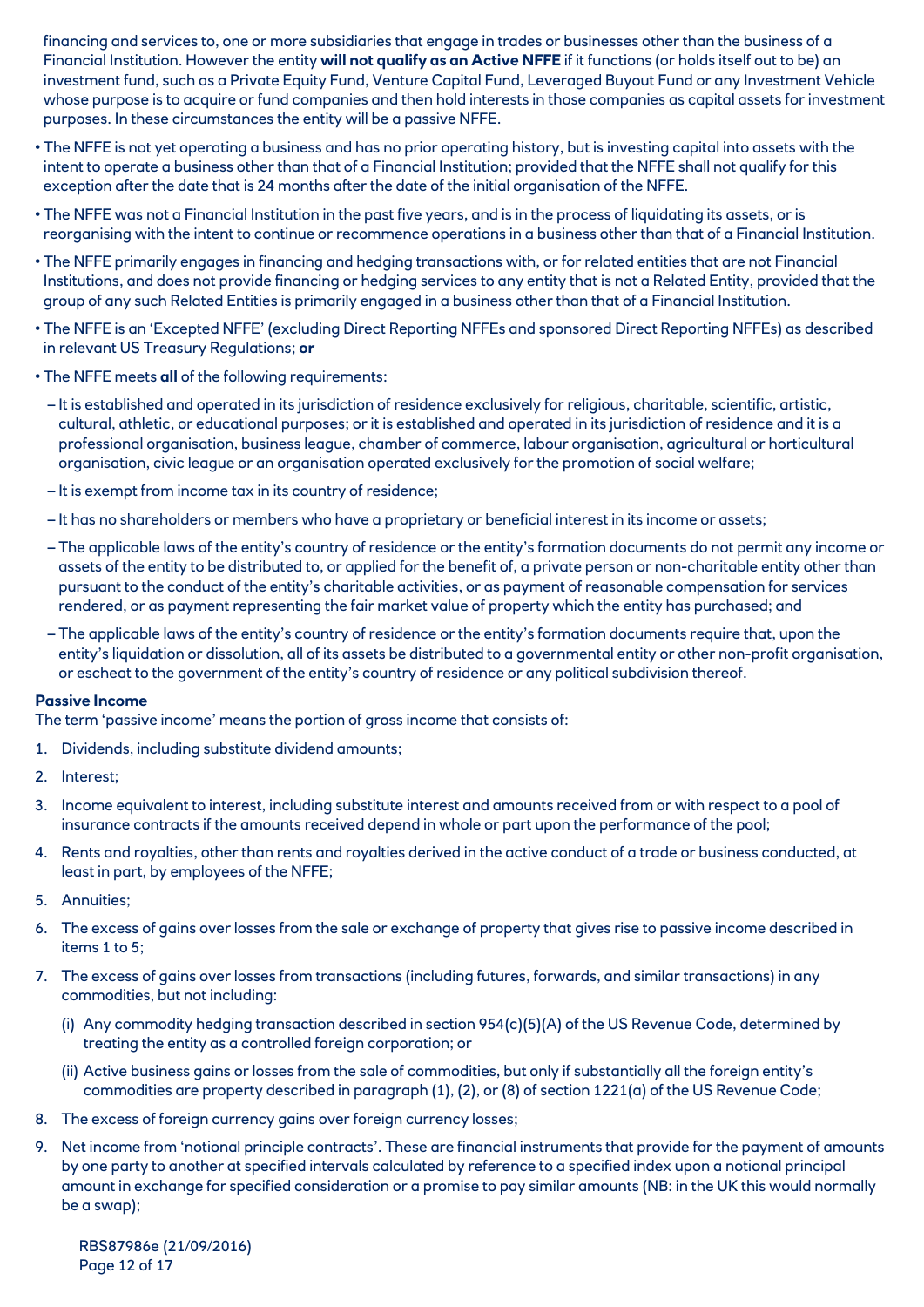- 10. Amounts received under cash value insurance contracts; or
- 11. Amounts earned by an insurance company in connection with its reserves for insurance and annuity contracts.

**However**, the following amounts are excluded from any calculation of Passive Income:

1. Any income from interest, dividends, rents, or royalties that is received or accrued from a related person to the extent such amount is properly allocable to income of such related person that is not passive income.

For purposes of this section, a person is a related person with respect to the NFFE if—

- (i) such person is an individual, corporation, partnership, trust, or estate which controls, or is controlled by, the NFFE, or
- (ii) such person is a corporation, partnership, trust, or estate which is controlled by the same person or persons which control the NFFE.
- 2. In the case of an NFFE that regularly acts as a dealer in property described in item 6 above of this section (referring to the sale or exchange of property that gives rise to passive income), forward contracts, option contracts, or similar financial instruments (including notional principal contracts and all instruments referenced to commodities)
	- (i) Any item of income or gain (other than any dividends or interest) from any transaction (including hedging transactions and transactions involving physical settlement) entered into in the ordinary course of such dealer's trade or business as such a dealer; and
	- (ii) If such dealer is a dealer in securities, any income from any transaction entered into in the ordinary course of such trade or business as a dealer in securities.

#### **Application to General Insurance Companies**

A General Insurance Company should generally not be treated as a Financial Institution under FATCA but will instead be classified as an NFFE unless it has Financial Accounts.

#### **Section 3.1 Q5. Is the Entity another tax status classification under FATCA?**

# **Publicly Traded NFFE or NFFE Affiliate of a Publicly Traded Corporation Publicly traded NFFE**

An NFFE that is a publicly traded corporation the stock of which is regularly traded on one or more established securities markets for the calendar year.

#### **NFFE affiliate**

An NFFE member of the same expanded affiliated group as a publicly traded corporation, including a publicly traded NFFE or a publicly traded US corporation.

An expanded affiliated group is defined under principles of IRC §1504(a) but with a 50 per cent control requirement and inclusion of partnerships and foreign corporations.

#### **Excepted Territory NFFE**

An NFFE that is directly or indirectly wholly owned by one or more bona fide residents of the same US possession in which the NFFE is organised or incorporated, including those organised in Puerto Rico, the US Virgin Islands, Guam, American Samoa and Northern Mariana Islands.

# **Excepted Nonfinancial Group Entity**

Holding companies, treasury centres and captive finance companies that are members of a nonfinancial group:

- A nonfinancial group is an expanded affiliated group that, for its most recent three-year period, meets all four of the following criteria:
- Has no more than 25 per cent of its combined gross income, excluding income of start-up companies and entities in liquidation or bankruptcy and income derived from intercompany transactions between members of the expanded affiliated group, consisting of passive income;
- Has no more than 5 per cent of its combined gross income, excluding intercompany income, derived from members of the expanded affiliated group that are FFIs
- Has no more than 25 per cent of the value of its combined assets held by the expanded affiliated group, excluding assets of start-up companies and entities in liquidation or bankruptcy and intercompany assets that produce or are held for the production of passive income
- Any FFI member of the expanded affiliated group is a participating FFI or deemed-compliant FFI
- This is a significant NFFE category, as many multinational enterprises have one or more foreign entities in their group structure that operates as a holding company, treasury centre or captive finance company that might otherwise appear to meet the definition of an FFI on a standalone basis but avoids FFI treatment as a member of a nonfinancial group.
- Startup companies Entities with no operating history expecting to operate a nonfinancial business

RBS87986e (21/09/2016) Page 13 of 17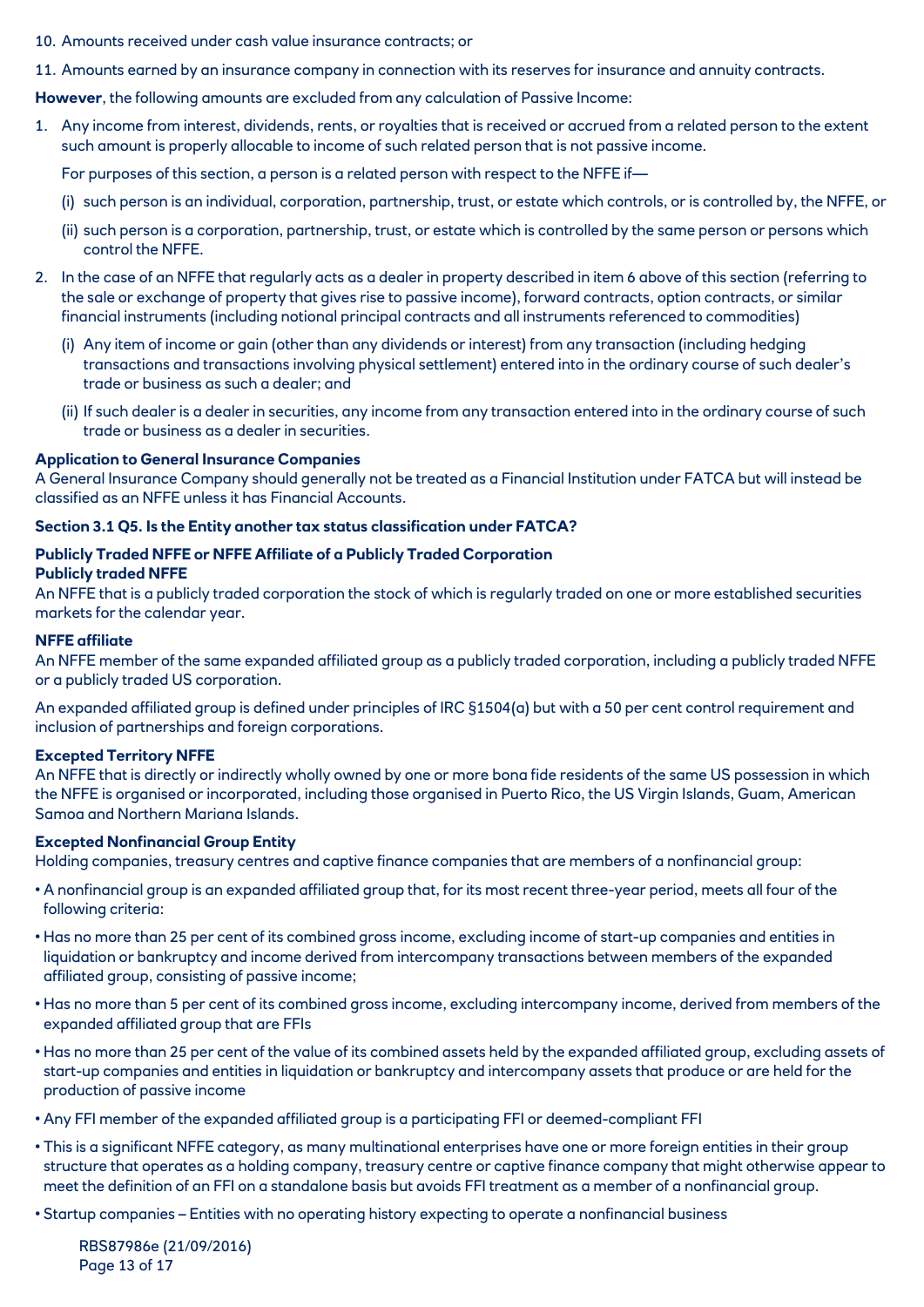- Entities in liquidation or bankruptcy
- Section 501(c) foreign organisations that have been issued a determination letter from the IRS, as well as other not-forprofit organisations exempt from taxation in their country of residence

# **International Organisation**

An international organisation is an organisation with an international membership, scope, or presence. There are two main types:

- An International Non-governmental Organisation (INGO) is an organisation with no ties to one or more governments around the world: an example of an INGO would be the International Committee of the Red Cross
- An International Governmental Organisation (IGO) is an organisation that is closely related to a government or is made up primarily of 'sovereign states': an example of an IGO would be the United Nations or the World Trade Organisation.

# **Foreign Government, Government of a US Possession, or Foreign Central Bank of Issue**

Is a holding company, treasury centre, or captive finance company and substantially all of the entity's activities are functions described in §1.1471-5(e)(5)(i)(C) through (E):

- Is a member of a nonfinancial group described in §1.1471-5(e)(5)(i)(B);
- Is not a depository or custodial institution (other than for members of the entity's expanded affiliated group); and
- Does not function (or hold itself out) as an investment fund, such as a private equity fund, venture capital fund, leveraged buyout fund, or any investment vehicle with an investment strategy to acquire or fund companies and then hold interests in those companies as capital assets for investment purposes.

A full definition of all the Common Reporting Standard (CRS) Tax Statuses that an Entity could be can be found using the following links:

IRS – https://www.irs.gov/Businesses/Corporations/Foreign-Account-Tax-Compliance-Act-FATCA UK – https://www.gov.uk/government/organisations/hm-revenue-customs Ireland – http://www.revenue.ie/en/index.html

## **Excepted Nonfinancial Start-Up Company**

Start-up companies – Entities with no operating history expecting to operate a nonfinancial business

# **Excepted Nonfinancial Entity in Liquidation or Bankruptcy**

Entities in liquidation or bankruptcy

#### **Exempt Retirement Plan**

Is established and sponsored by a foreign government, international organisation, central bank of issue, or government of a US possession (each as defined in §1.1471-6) or an exempt beneficial owner described in an applicable Model 1 or Model 2 IGA to provide retirement, disability, or death benefits to beneficiaries or participants that are current or former employees of the sponsor (or persons designated by such employees); or

Is established and sponsored by a foreign government, international organisation, central bank of issue, or government of a US possession (each as defined in §1.1471-6) or an exempt beneficial owner described in an applicable Model 1 or Model 2 IGA to provide retirement, disability, or death benefits to beneficiaries or participants that are not current or former employees of such sponsor, but are in consideration of personal services performed for the sponsor.

A full definition of all the Common Reporting Standard (CRS) Tax Statuses that an Entity could be can be found using the following links:

IRS – https://www.irs.gov/Businesses/Corporations/Foreign-Account-Tax-Compliance-Act-FATCA UK – https://www.gov.uk/government/organisations/hm-revenue-customs Ireland – http://www.revenue.ie/en/index.html

# **Non-Profit Organisation**

The entity is established and maintained in its country of residence exclusively for religious, charitable, scientific, artistic, cultural or educational purposes;

- The entity is exempt from income tax in its country of residence;
- The entity has no shareholders or members who have a proprietary or beneficial interest in its income or assets;
- Neither the applicable laws of the entity's country of residence nor the entity's formation documents permit any income or assets of the entity to be distributed to, or applied for the benefit of, a private person or non-charitable entity other than pursuant to the conduct of the entity's charitable activities or as payment of reasonable compensation for services rendered or payment representing the fair market value of property which the entity has purchased; and
- The applicable laws of the entity's country of residence or the entity's formation documents require that, upon the entity's liquidation or dissolution, all of its assets be distributed to an entity that is a foreign government, an integral part of a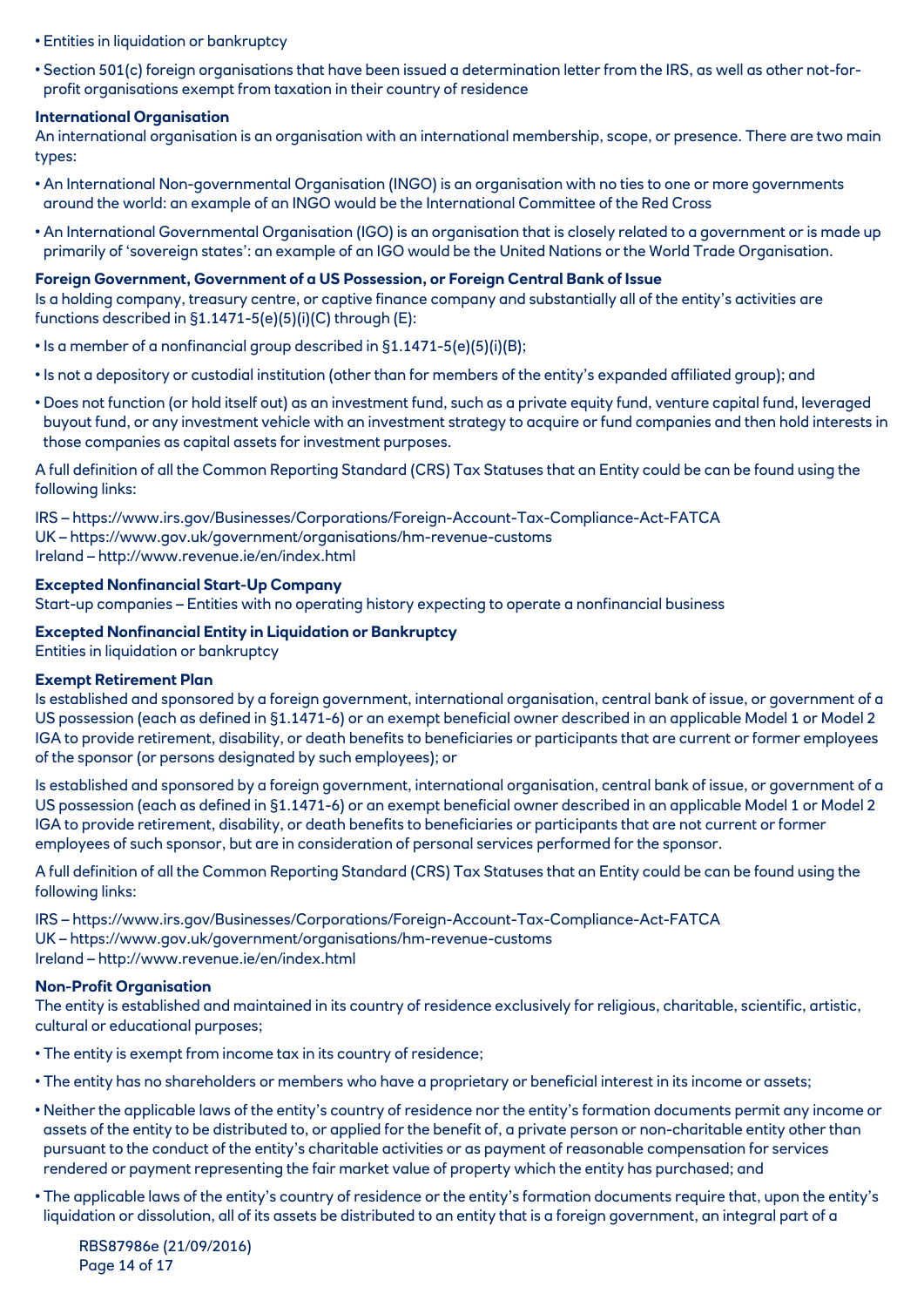foreign government, a controlled entity of a foreign government, or another organisation that is described in this Part XXII or escheats to the government of the entity's country of residence or any political subdivision thereof.

# **Direct Reporting NFFE**

Direct Reporting NFFE – An NFFE that elects to directly report information annually about its substantial US owners to the IRS on Form 8966. A direct-reporting NFFE must register on the IRS portal to obtain a GIIN and must disclose its GIIN on Form W-8BEN-E or W-8IMY to qualify for exemption from the FATCA withholding tax, but is not required to enter into an FFI agreement.

• This may be a preferable option if an NFFE otherwise would be a passive NFFE having substantial US owners and the NFFE does not wish to divulge the names, addresses and identifying numbers of its substantial US owners to its US customers on Form W-8BEN-E or W-8IMY due to privacy or other reasons.

# **Sponsored Direct Reporting NFFE**

An NFFE engaging another qualifying entity to act as its sponsoring entity; the sponsoring entity registers the NFFE with the IRS and reports information about the NFFE's substantial US owners to the IRS on Form 8966.

## **501(c) Organisation**

Section 501(c) foreign organisations that have been issued a determination letter from the IRS, as well as other not-forprofit organisations exempt from taxation in their country of residence.

## **Section 3.2 Q1. Is the Entity a Financial Institution or Investment Entity?**

## **Financial Institution**

The term 'Financial Institution' means a 'Custodial Institution', a 'Depository Institution', an 'Investment Entity', a 'Specified Insurance Company' or a 'UK Financial Institution'.

## **Custodial Institution**

The term 'Custodial Institution' means any Entity that holds, as a substantial portion of its business, Financial Assets for the account of others. This is where the Entity's gross income attributable to the holding of Financial Assets and related financial services equals or exceeds 20% of the Entity's gross income during the shorter of: (i) the three-year period that ends on 31 December (or the final day of a non-calendar year accounting period) prior to the year in which the determination is being made; or (ii) the period during which the Entity has been in existence.

#### **Depository Institution**

The term 'Depository Institution' means any Entity that accepts deposits in the ordinary course of a banking or similar business.

#### **Investment Entity**

The term 'Investment Entity' includes two types of Entities:

- (i) an Entity that primarily conducts as a business one or more of the following activities or operations for or on behalf of a customer:
	- Trading in money market instruments (cheques, bills, certificates of deposit, derivatives, etc.); foreign exchange; exchange, interest rate and index instruments;
	- transferable securities; or commodity futures trading;
	- Individual and collective portfolio management; or
	- Otherwise investing, administering, or managing Financial Assets or money on behalf of other persons.
	- Such activities or operations do not include rendering non-binding investment advice to a customer.
- (ii) The second type of 'Investment Entity' ('Investment Entity managed by another Financial Institution') is any Entity the gross income of which is primarily attributable to investing, reinvesting, or trading in Financial Assets where the Entity is managed by another Entity that is a Depository Institution, a Custodial Institution, a Specified Insurance Company, or the first type of Investment Entity.

# **Investment Entity located in a Non-Participating Jurisdiction and managed by another Financial Institution**

The term 'Investment Entity located in a Non-Participating Jurisdiction and managed by another Financial Institution' means any Entity the gross income of which is primarily attributable to investing, reinvesting, or trading in Financial Assets if the Entity is (i) managed by a Financial Institution and (ii) not a Participating Jurisdiction Financial Institution.

#### **Investment Entity managed by another Financial Institution**

An Entity is 'managed by' another Entity if the managing Entity performs, either directly or through another service provider on behalf of the managed Entity, any of the activities or operations described above in the definition of 'Investment Entity'.

An Entity only manages another Entity if it has discretionary authority to manage the other Entity's assets (either in whole or part). Where an Entity is managed by a mix of Financial Institutions, NFEs or individuals, the Entity is considered to be managed by another Entity that is a Depository Institution, a Custodial Institution, a Specified Insurance Company, or the

RBS87986e (21/09/2016) Page 15 of 17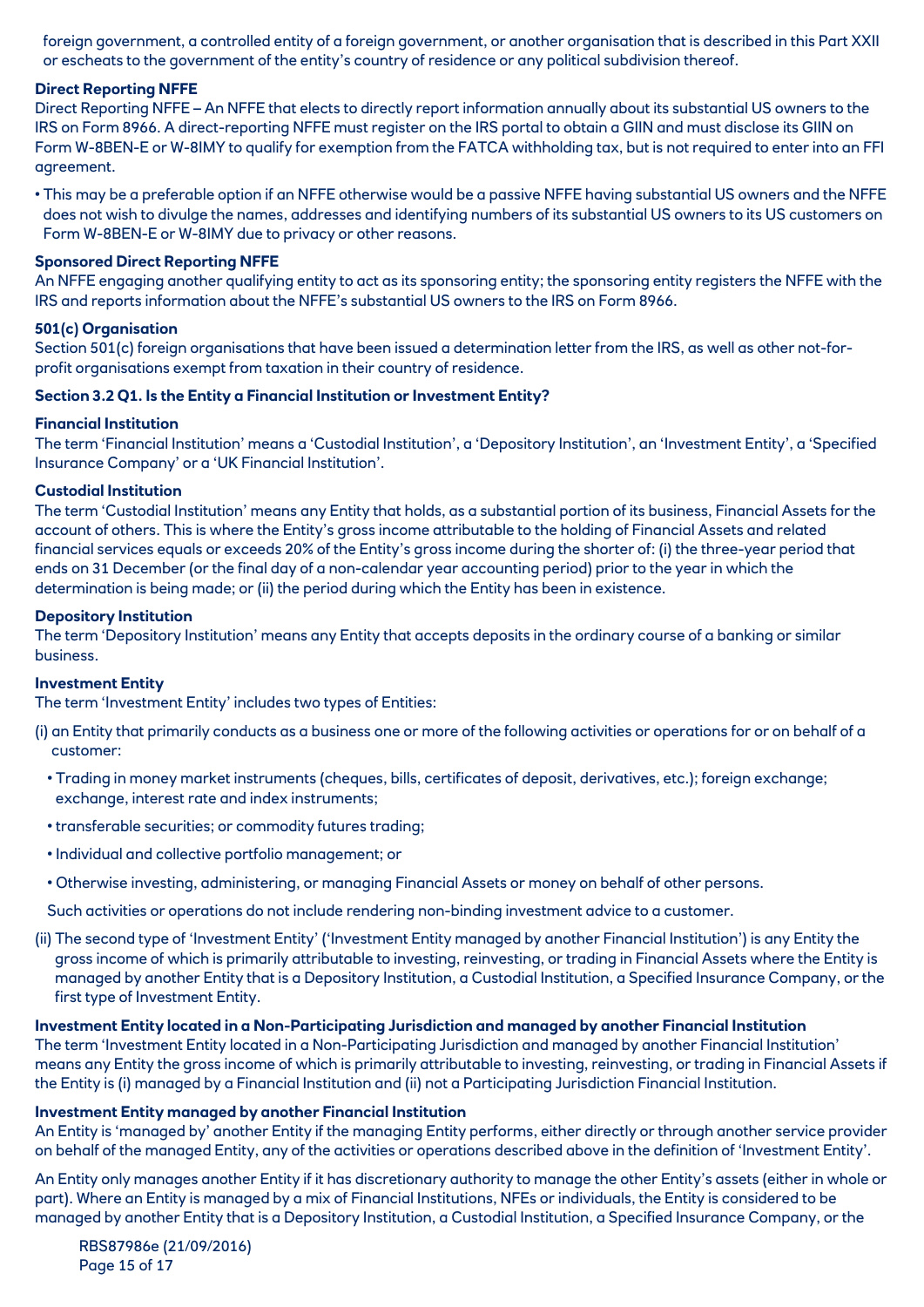first type of Investment Entity, if any of the managing Entities is such another Entity.

# **Participating Jurisdiction Financial Institution**

The term 'Participating Jurisdiction Financial Institution' means (i) any Financial Institution that is tax resident in a Participating Jurisdiction, but excludes any branch of that Financial Institution that is located outside of that jurisdiction, and (ii) any branch of a Financial Institution that is not tax resident in a Participating Jurisdiction, if that branch is located in such Participating Jurisdiction.

#### **Non-Reporting Financial Institution**

A 'Non-Reporting Financial Institution' means any Financial Institution that is:

- a Governmental Entity, International Organisation or Central Bank, other than with respect to a payment that is derived from an obligation held in connection with a commercial financial activity of a type engaged in by a Specified Insurance Company, Custodial Institution, or Depository Institution;
- a Broad Participation Retirement Fund; a Narrow Participation Retirement Fund; a Pension Fund of a Governmental Entity, International Organisation or Central Bank; or a Qualified Credit Card Issuer;
- an Exempt Collective Investment Vehicle; or
- a Trustee-Documented Trust: a trust where the trustee of the trust is a Reporting Financial Institution and reports all information required to be reported with respect to all Reportable Accounts of the trust;
- any other defined in a countries domestic law as a Non-Reporting Financial Institution.

#### **Specified Insurance Company**

A Specified Insurance Company is an Entity that is an insurance company (or the holding company of an insurance company) that issues, or is obligated to make payments with respect to, a Cash Value Insurance Contract or an Annuity Contract.

#### **UK Financial Institution**

A UK Financial institution is any financial institution resident in the UK, as well as any branch of a non-resident financial institution located in the UK.

#### **Investment Entity**

The term 'Investment Entity' includes two types of Entities:

- (i) an Entity that primarily conducts as a business one or more of the following activities or operations for or on behalf of a customer:
	- Trading in money market instruments (cheques, bills, certificates of deposit, derivatives, etc.); foreign exchange; exchange, interest rate and index instruments; transferable securities; or commodity futures trading;
	- Individual and collective portfolio management; or
	- Otherwise investing, administering, or managing Financial Assets or money on behalf of other persons.

Such activities or operations do not include rendering nonbinding investment advice to a customer.

(ii) The second type of Investment Entity ('Investment Entity managed by another Financial Institution') is any Entity the gross income of which is primarily attributable to investing, reinvesting, or trading in Financial Assets where the Entity is managed by another Entity that is a Depository Institution, a Custodial Institution, a Specified Insurance Company, or the first type of Investment Entity.

#### **Section 3.2 Q2. Is the Entity an Active Non Financial Entity (NFE)?**

#### **Non Financial Entity**

An 'NFE' (Non Financial Entity) is any Entity that is not a Financial Institution.

# **Active NFE where the stock of the entity (or an affiliated entity) is regularly traded on an established securities market Established Securities Market**

An Exchange that is officially recognised and supervised by a governmental authority in which the market is located and that has a meaningful annual value of shares traded on the exchange, for example the FTSE 100.

# **Active NFE – Government Entity**

# **Governmental Organisation**

An organisation that is owned and managed by the Government of a Jurisdiction/Country.

# **Active NFE – International Organisation**

An international organisation is an organisation with an international membership, scope, or presence. There are two main types:

• An International Non-Governmental Organisation (INGO) is an organisation with no ties to one or more governments around the world: an example of an INGO would be the International Committee of the Red Cross

RBS87986e (21/09/2016) Page 16 of 17